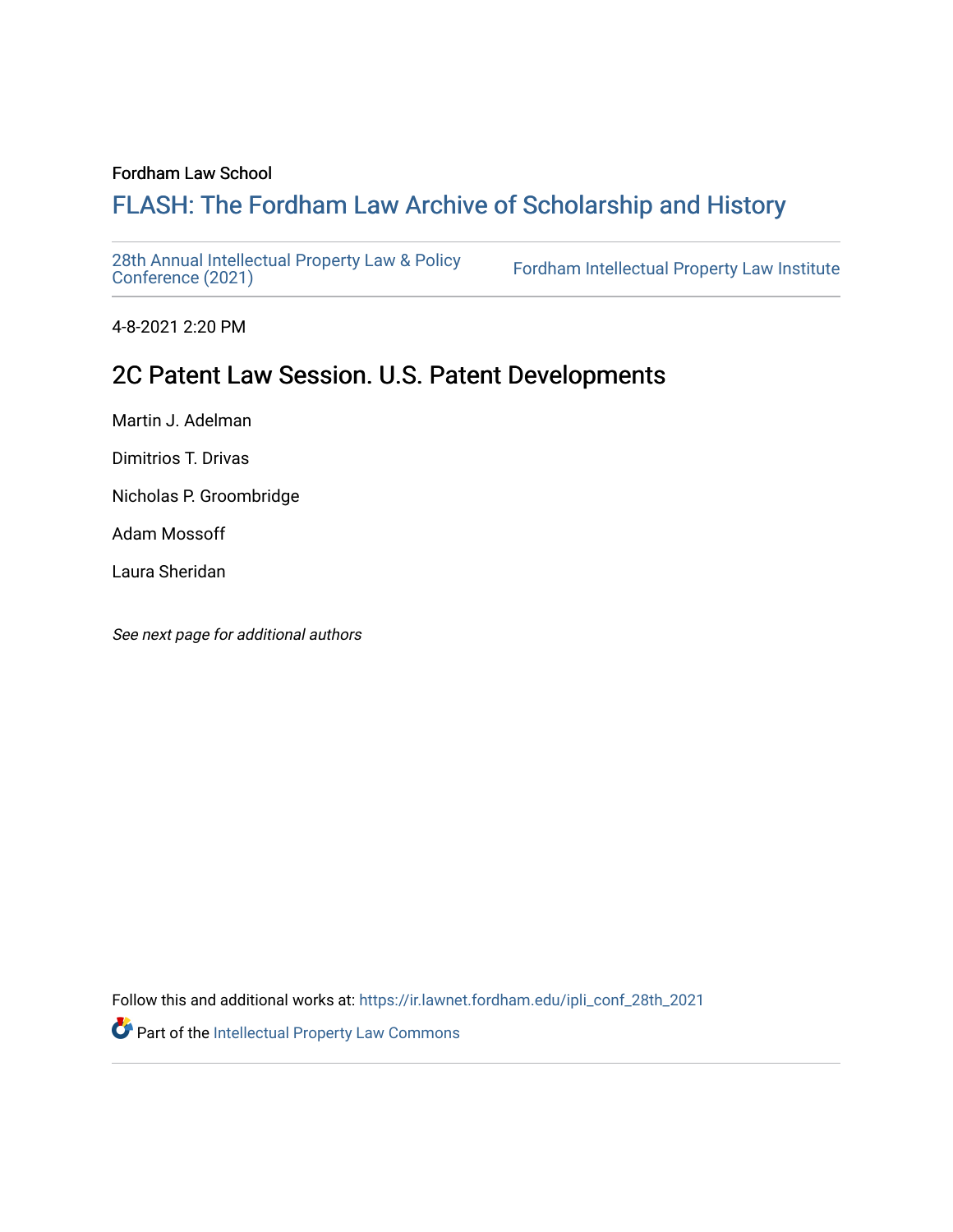### Authors

Martin J. Adelman, Dimitrios T. Drivas, Nicholas P. Groombridge, Adam Mossoff, Laura Sheridan, Ari Laakkonen, and Steven Lieberman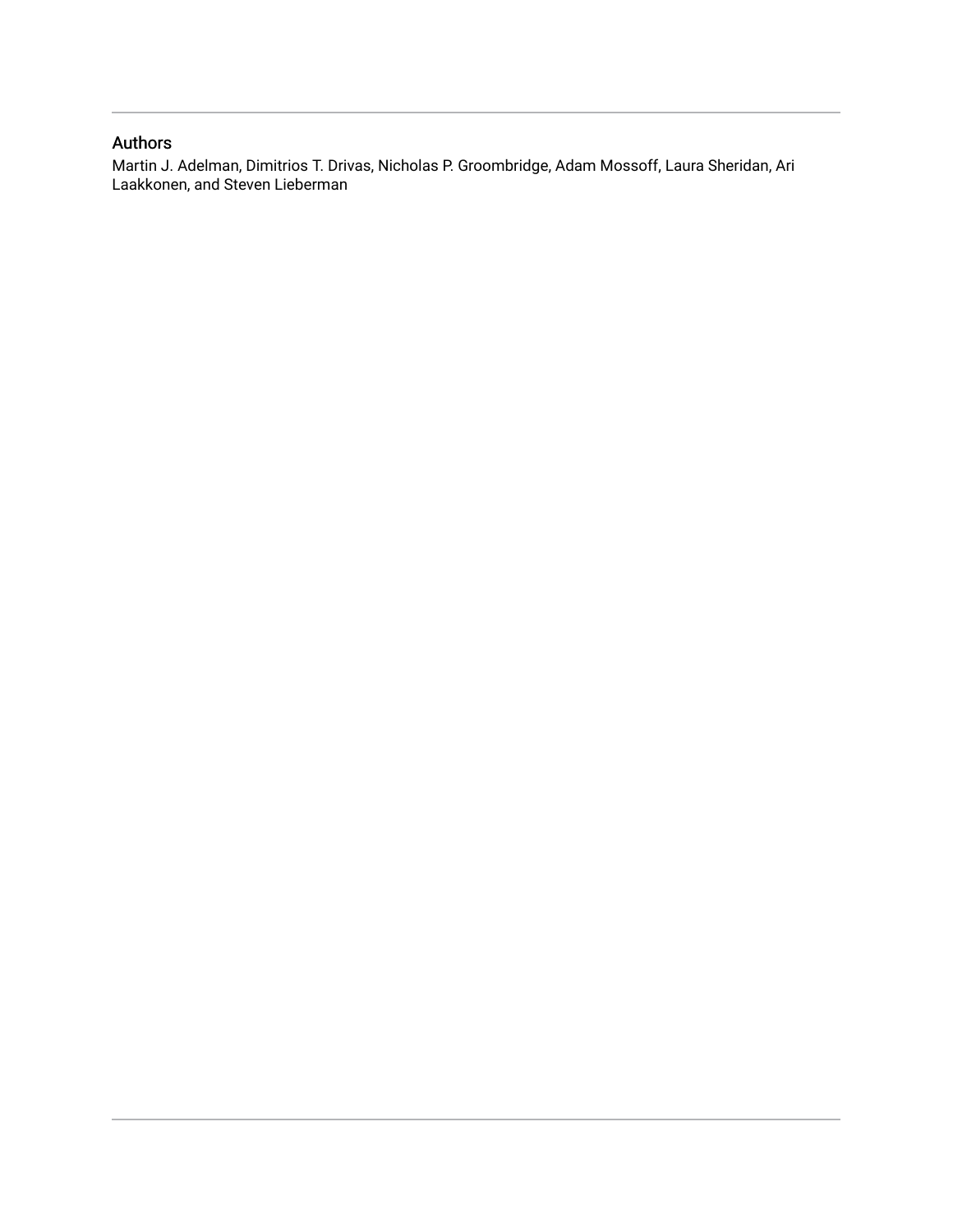### **Emily C. & John E. Hansen Intellectual Property Institute**

## **TWENTY-EIGHTH ANNUAL CONFERENCE INTERNATIONAL INTELLECTUAL PROPERTY  LAW & POLICY**

*Thursday, April 8, 2021 – 2:20 p.m.*

## **SESSION 2: PATENT LAW** *2C. U.S. Patent Developments*

*Moderator:* **Martin J. Adelman** *The George Washington University Law School, Washington, D.C.*

*Speakers***:**

**Dimitrios T. Drivas** *White & Case LLP, New York U.S. Patent Developments Overview*

*Panelists***: Nicholas P. Groombridge** *Paul, Weiss, Rifkind, Wharton & Garrison LLP, New York*

**Adam Mossoff** *Antonin Scalia Law School, George Mason University, Arlington*

> **Laura Sheridan** *Google, New York*

**Ari Laakkonen**  *Powell Gilbert LLP, London*

**Steven Lieberman** 

*Rothwell, Figg, Ernst & Manbeck, P.C., Washington, D.C*

\* \* \*

MARTIN ADELMAN: This is our last session of the day after the kind of hot session we just went through. This is going to be a little bit hot, I think. What we're going to do is a tradition at Fordham, because Dimitrios always delivers 25 minutes, exactly 25 minutes, not 24.5 minutes, not 25.5 minutes, but 25 minutes, where he summarizes everything that's happened in patent law in the US in that time.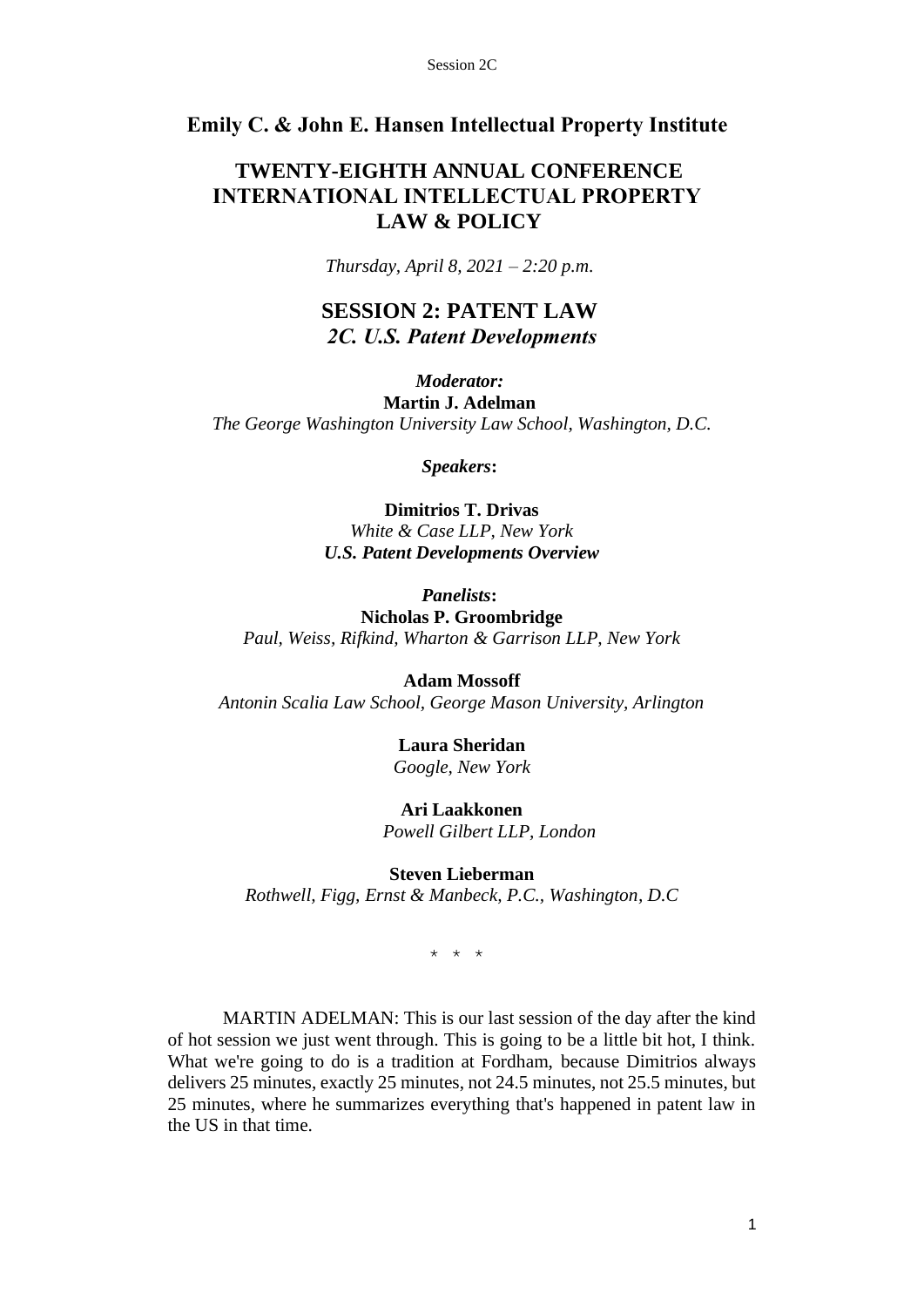We're going to get back into Section  $101<sup>1</sup>$  which incidentally, I might mention, that it actually goes back to 1948, in the *Funk Brothers<sup>2</sup>* case. If you read *Funk Brothers*, that was the beginning of this crazy nonsense. It was written by Mr. Justice Douglas, who may be one of the most brilliant justices to ever sit on the Supreme Court and was almost always wrong. A terrific instinct for error. He was badly wrong in this case. However, what you will find if you read the case, is that there were dissents. There was serious intellectual effort to point out that he was wrong.

However, the second thing you have to remember, and everybody should read and reread, *Kimble v. Marvel<sup>3</sup>*, where the Supreme Court says, "Once we decide a case of statutory interpretation, we stick with it no matter how stupid the case is, we will follow it." Justice Kagan explains that. It's a fascinating read. If you remember that that's what they do, the 101 jurisprudence is not all that surprising. You start with a very bad case, plainly wrong, and you follow it, and you follow it through. There's one possible exception, it is the *Deere<sup>4</sup>* case, five to four, but that can easily be explained by the fact that the Supreme Court was extremely nervous around the time of the creation of the Federal Circuit. They've forgotten about the Federal Circuit and why they were nervous, but they were. Two justices jumped from *Parker v. Flook*, 5 and they jumped on *Deere*, but that's the only deviation.

We're going to be back into 101 again. Everybody has their name on the screen. I have all of the bios, you have all the bios, so I'm not going to read their distinguished background. With that, 25 minutes but no more and no less, go to Dimitrios.

DIMITRIOS DRIVAS: Marty. Thank you.

MARTIN ADELMAN: I want to mention that you're for the first time, really going to discuss a constitutional law issue and we're going to act as administrative law lawyers for a few minutes. That's something we haven't ever done before, I don't believe.

DIMITRIOS DRIVAS: Great. There was an excellent panel earlier on patent eligibility. There are two cases pending certiorari petitions at the Supreme Court this term on 101 itself. As we all know, patent eligibility is a judicial doctrine. It's not in the statute. The exclusions are laws of nature, natural phenomenon, and abstract ideas.

The Supreme Court in *Mayo<sup>6</sup>* set forth its Alice/Mayo two-step test. First step, you determine if the claims are directed to a patent-ineligible concept, and if so, then you determine, is there something in the claim that transforms it to a patentable eligible claim?

The first case we're going to discuss is *American Axle v. Neapco*.<sup>7</sup> It is a patent to a method of manufacturing a drive shaft. The petition for certiorari is pending, but what I find interesting about the case is the questions presented and specifically the second question presented in the petition.

<sup>&</sup>lt;sup>1</sup> 35 U.S.C. § 101 (2012).

<sup>2</sup> Funk Bros. Seed Co. v. Kalo Inoculant Co., 333 U.S. 127 (1948).

<sup>3</sup> Kimble v. Marvel Ent., LLC, 576 U.S. 446 (2015).

<sup>4</sup> Graham v. John Deere Co. of Kansas City, 383 U.S. 1 (1966).

<sup>5</sup> Parker v. Flook, 437 U.S. 584 (1978).

<sup>6</sup> Mayo Collaborative Servs. v. Prometheus Lab'ys, Inc., 566 U.S. 66 (2012).

<sup>7</sup> Am. Axle & Mfg., Inc. v. Neapco Holdings LLC, 967 F.3d 1285 (Fed. Cir. 2020).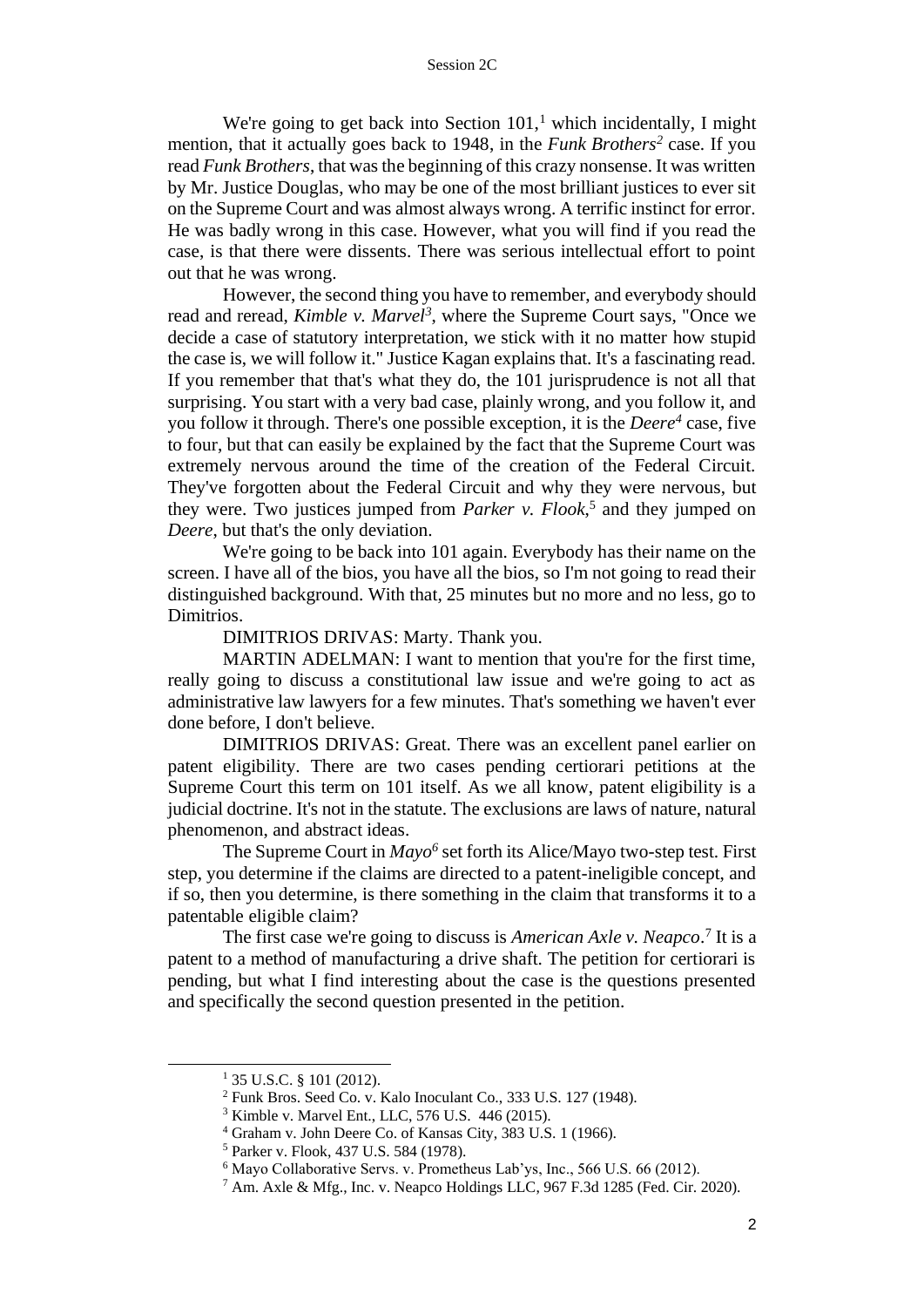That really goes to, is it a question of law for the court based on the scope of the claims, or a question of fact for the jury based on the state of the art at the time of the patent, which to me seems to be obviousness, novelty, enablement, all the patentability issues that one routinely tries in a patent case, and going back to the earlier panel's discussion as to, are these really the threshold issues that should be addressed prior to patent eligibility? I think a lot of the case law, the Supreme Court and Federal Circuit case law, has conflated patent eligibility with obviousness and novelty.

On the next slide, we have a representative claim of the patent at issue, and that's Claim 22, which was the focus of both the district court and the Federal Circuit analysis. As you can see, it's a method claim. It's a simple claim, but it has some mechanical steps, providing a hollow shaft member, tuning a mass, and stiffness of at least one liner, and inserting the liner into the shaft member.

Now the District Court applying the Mayo test found that it was essentially the application of Hooke's law and friction damping. <sup>8</sup> Now this is a result of evidence presented by experts on summary judgment. There's no mention of Hooke's law in the patent specification, but the court found that that is exactly what the claim is directed to and that the additional steps in the claim were just routine activity, for example, tuning, inserting, et cetera.

The Federal Circuit picked up on that and came up with its decision that the claim is essentially the application of the law of nature, Hooke's law, and is nothing more, and that the claim itself does not disclose how to accomplish the stated objectives of the methods. They found the claim to be invalid as directed to ineligible subject matter. Now, you'll see that there was a strong dissent by Judge Moore to the opinion written by Dyk and joined by Judge Taranto, and that after the case was denied an en banc hearing, the majority decision was modified to address some of the points made in the dissent.

It's clear from the dissent that Judge Moore thought, this is a totally new test that compresses the patent eligibility test of Mayo and Alice from a twopart test into a one-part test, and that if there is some abstract idea or natural phenomenon that the claim is addressing, if there is nothing more or know-how to, that this is really conflating enablement with patent eligibility. The court and Judge Moore addressed that as the new Nothing More test.<sup>9</sup>

In denying en banc, it was six, six. There were a number of dissents. One of the dissents pointed out that the case law on patent eligibility has become so unpredictable as to have a serious effect on innovation and incentive and criticized the Nothing More test and how the test itself is really conflating eligibility and enablement.

The next case that's up before the Supreme Court on petition for certiorari is *Ariosa v. Illumina*. <sup>10</sup> Now, this is the result of really extensive litigation between these two parties, and a previous case, *Ariosa v. Sequenom*, 11 where a similar patent, not related to the patents here, was found to be invalid. Oh, not invalid, addressed to ineligible subject matter. The patents that are the

<sup>8</sup> Am. Axle & Mfg., Inc. v. Neapco Holdings LLC, 309 F. Supp. 3d 218, 225 (D. Del. 2018).

<sup>9</sup> *Am. Axle*, 967 F.3d at 1304 (Moore, J., dissenting).

<sup>&</sup>lt;sup>10</sup> Illumina, Inc. v. Ariosa Diagnostics, Inc. 967 F.3d 1319 (Fed. Cir. 2020), cert. *denied*, No. (R46-29), 2021 WL 2323012 (U.S. May 21, 2021).

<sup>&</sup>lt;sup>11</sup> Ariosa Diagnostics, Inc. v. Sequenom, Inc., 788 F.3d 1371 (Fed. Cir. 2015).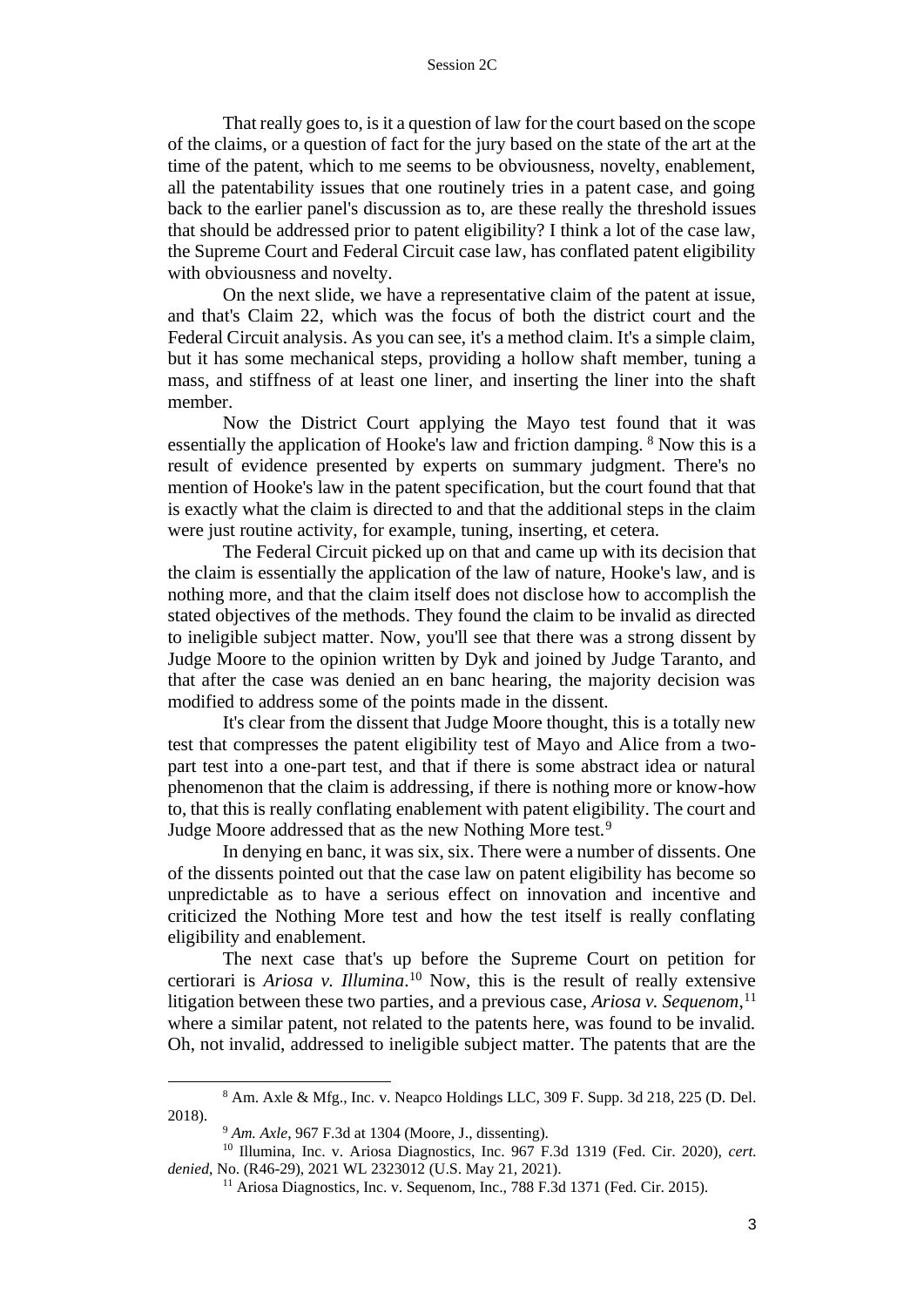subject of this case are to a method of preparing cfDNA, cell-free fetal DNA from parental source to identify which DNA was from the father and which from the mother in the mother's serum.

Now, the basis for the invention was the discovery that the paternal DNA was of a certain smaller size of 300 to 500 base pairs, whereas the maternal DNA was larger. As you can see from the representative claim from the '751 Patent, the claim addresses selectively removing DNA fragments that are greater than approximately 500 base pairs. That was the point of novelty and actually, the factor that the Federal Circuit found to take this out of the patentineligible sphere. $12$ 

The District Court found the claims addressed to a natural phenomenon and that the claim steps were well known and conventional, and specifically said that it was difficult to distinguish the claims from those found to be patentineligible in the previous case between the parties on the separate patent, which was for a method of detecting paternally inherited cfDNA by amplifying and detecting it.

The Federal Circuit in an opinion by Judge Lourie came up with a distinguishing factor that this is not a diagnostic case, it is not a method of treatment case; it is a method of preparation case. It found that Myriad, which found the Supreme Court decision in *Myriad*, <sup>13</sup> which found that naturally occurring DNA sequences are a product of nature, specifically declined to extend its holding to methods resigning innovative processes to isolate DNA. Since it found this to be patent-eligible under step one, it found that it had no real need to reach step two of the Alice test.

In a strong dissent by Judge Reyna, he said that the claims in this case are directed to precisely the discovery of size discrepancy and nothing more and could not distinguish this case from *Myriad*. <sup>14</sup> Both of these cases are pending petitions for certiorari, the question is whether the Supreme Court will take them up with two 101 cases in this term, and whether they believe they can actually fix the mess that has been created with either of these cases at this time or whether they should leave it to Congress.

There are a number of other cases coming out of the Federal Circuit, one recently, *In re Stanford*,<sup>15</sup> where two different patents were found to be patentineligible by the PTAB for essentially a genomic analysis that was based on statistical procedures. The types of data used that were different from that was in the prior art, but they were couched in terms of a computer system. The Federal Circuit found that they did nothing to distinguish or transform the computer system to something new, and therefore, those were also patentinvalid.

Next, we'll discuss the enablement and written description issues. What we find is that the Federal Circuit is taking a hard line on claims that have functional limitations, and particularly those claims that have two or dualfunctional limitations in the claim. They apply the *Wands* factors,<sup>16</sup> of course,

<sup>12</sup> *Illumina, Inc.*, 967 F.3d at 1329.

<sup>&</sup>lt;sup>13</sup> Ass'n for Molecular Pathology v. Myriad Genetics, Inc., 569 U.S. 576 (2013).

<sup>14</sup> *Illumina, Inc.*, 967 F.3d at 1337 (Reyna, J., dissenting).

<sup>&</sup>lt;sup>15</sup> *In re* Bd. Of Trustees of Leland Stanford Junior Univ., 991 F.3d 1245 (Fed. Cir. 2021).

<sup>&</sup>lt;sup>16</sup> "[Factors] include (1) the quantity of experimentation necessary, (2) the amount of direction or guidance presented, (3) the presence or absence of working examples, (4) the nature of the invention,  $(5)$  the state of the prior art,  $(6)$  the relative skill of those in the art,  $(7)$  the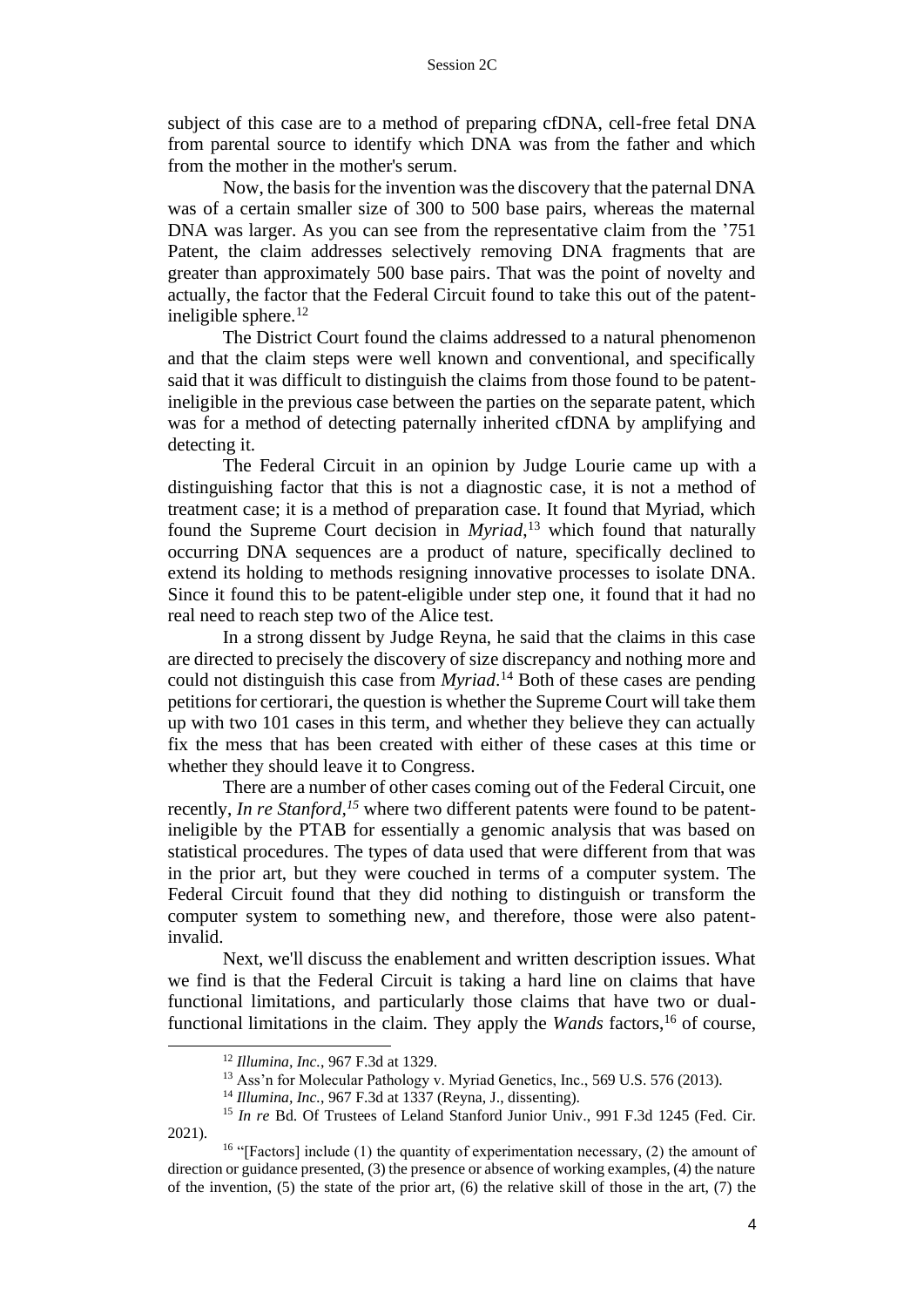which are the Federal Circuit's case law on the determination of undue experimentation.

In the *Idenix<sup>17</sup>* case, here is the sample claim from the patent. It's a method of treating hepatitis C virus infection by administering an effective amount of a compound. The District Court had construed that as nucleosides that had a specific substitution. If you read the decision, it talks about 2' up and 2' down. The court construed the claims to be directed to a methyl group in the 2' down position and nonhydrogen functional groups in the 3' up and 2' up positions.

The patent disclosure and the drug that was brought by Idenix to market had a hydroxyl group in the 2' up and 3' up position, and the accused product had a fluorine in the 2' up position. However, the fluorine 2' up was not disclosed in the specification. Given the claim construction, Gilead stipulated to infringement, and the jury found that the asserted claims were valid and awarded damages of \$2.54 billion.

Gilead filed the judgment as a matter of law on non-enablement and lack of written description, and the District Court<sup>18</sup> granted the motion on nonenablement but did not grant the motion for lack of written description, finding that there was no guidance within the specification for determining which molecules would meet the dual-functional limitations of the claim of treating hepatitis C infection with an effective amount of compound.

This was appealed, of course, at the Federal Circuit, a non de novo review. The court found that, not only was the patent invalid for nonenablement, but also reversed on written description grounds<sup>19</sup> and found the patent was not meeting the written description requirements. I think the main takeaway from this case is that synthesizing and screening tens of thousands of compounds, even if the synthesis is routine and the screening methods are routine, can still amount to undue experimentation, even if that is routine, due to the amount of experimentation that has to be used in order to determine whether the compounds meet the limitations of the claims.

In a dissent, Judge Newman said it is improper for the court to rely on compounds disclosed in the specification but not claimed, in order to find nonenablement and lack of written description.<sup>20</sup> It's difficult to reconcile that with the claim construction.

It's a difficult case to determine what actually falls within the claim construction, but clearly, one of the issues that the majority focused on was that during the trial, there was testimony that a person of ordinary skill in the art would have relied on a test to a specific enzyme to see if the compounds activated that enzyme, which was NS5B. The court found that that was not part of the claim construction, there was no disclosure of that test in the specification, and therefore, it was improper for the court to rely on the knowledge of a person of skill in the art to supplement that which was not in the specification.

predictability of unpredictability of the art, and (8) the breadth of those claims." *In re* Wands, 858 F.2d 731, 737 (Fed. Cir. 1988).

<sup>17</sup> Idenix Pharms. LLC v. Gilead Scis. Inc., 941 F.3d 1149 (Fed. Cir. 2019).

<sup>18</sup> Idenix Pharms, LLC v. Gilead Scis. Inc., No. CV 14-846-LPS, 2018 WL 1313973 (D.Del. Mar. 14, 2018).

<sup>19</sup> *Idenix*, 941 F.3d at 1153.

 $20$  *Id.* at 1166 (Newman, J., dissenting).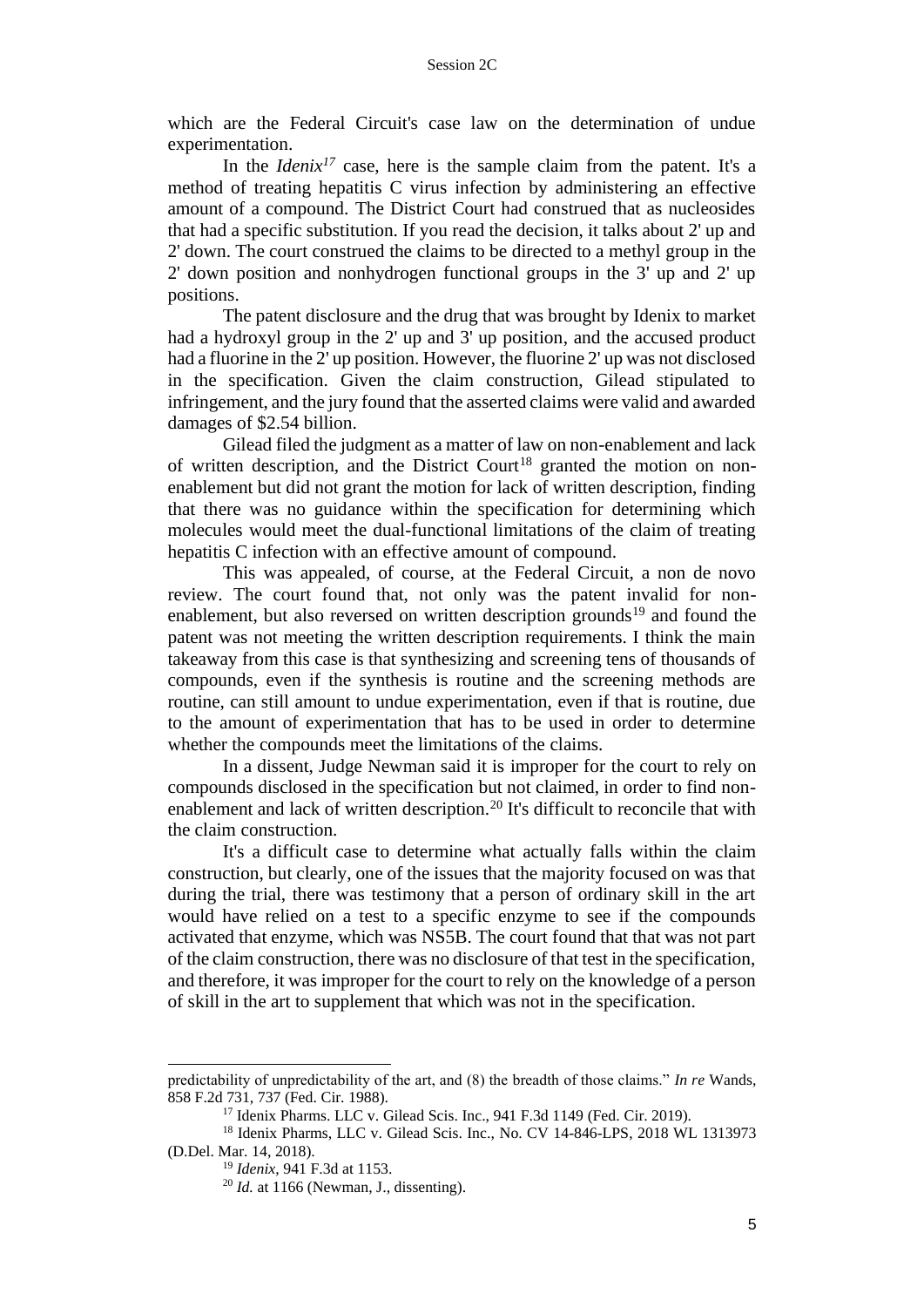The next case is a recent decision by the Federal Circuit in *Amgen v.*  Sanofi<sup>21</sup> The claims, in this case, are to an isolated monoclonal antibody, which must react with or bind to one specific residue from an epitope on PCSK9, and also block PCSK9 from binding to the LDL receptor, in order to effectively treat levels of cholesterol. Again, this is a claim with two functional features, one binding to one amino acid residue in an epitope of more than one amino acid residue obviously, and also the ability to block the binding with PCSK9 to its receptor.

There's a long history to this case. The case was originally tried to a jury.<sup>22</sup> The jury found that the patent was non-obvious and enabled. It went up to the Federal Circuit, which reversed on enablement and written description.<sup>23</sup> Petition for certiorari was denied. It was remanded for a new trial on enablement and a written description. The jury again found that the patent was valid and did not lack enablement, or it had an adequate written description. On a judgment as a matter of law, the court applying the *Wands* factors found that the patent claims were invalid for non-enablement.<sup>24</sup>

It was appealed to the Federal Circuit, and the Federal Circuit took a hard line, finding that functional limitations, while they do not necessarily preclude claims that meet the enablement requirement, pose high hurdles in fulfilling the enablement requirement, and that whereas here, undue experimentation was involved in identifying from the many thousands of monoclonal antibodies that could have met the limitations of the claims, those which bound and specifically blocked the binding of PCSK9.<sup>25</sup> To make such a determination would require undue experimentation.

The message is: functional limitations and claims can be a minefield. Patent prosecutors often insert them in order to obtain allowance of claims and distinguish their claims and invention from the prior art, but as we now find, the Federal Circuit is taking a hard view on the scope of functional limitations.

There are two cases now that are being argued in the Supreme Court this term. The first one is on assignor estoppel. Assignor estoppel is a judicial doctrine that precludes one who has assigned their patent rights for good consideration, to later challenge that patent in court and claim that the patent is invalid. Now years ago, the Supreme Court rejected the doctrine of licensee estoppel in *Lear v. Adkins*, <sup>26</sup> which prohibited a licensee from challenging the validity of a patent that it had licensed, but that is a different doctrine from what we see in assign or estoppel, and assignor estoppel still is the law.

The case before the court is *Minerva Surgical v. Hologic*. <sup>27</sup> This is going to be argued on April 21<sup>st</sup>, in two weeks. In *Minerva*, the inventor had invented a medical device and methods for using the medical device and had assigned his rights to a company he had formed. The company was sold, and subsequently sold again to Hologic. The inventor went on to found Minerva Surgical, and came up with a new device that was arguably different from the device that he had assigned and the patents that he had assigned previously.

 $21$  Amgen Inc. v. Sanofi, Aventisub LLC, 987 F.3d 1080 (Fed. Cir. 2021).

<sup>22</sup> Amgen Inc. v. Sanofi, 227 F. Supp. 3d 333 (D. Del. 2017).

<sup>23</sup> Amgen Inc. v. Sanofi, 872 F.3d 1367, 1381 (Fed. Cir. 2017).

<sup>24</sup> Amgen Inc. v. Sanofi, No. CV 14-1317-RGA, 2019 WL 4058927, at \*13 (D. Del Aug. 28, 2019).

<sup>25</sup> *Amgen Inc.*, 987 F.3d at 1087.

<sup>26</sup> Lear, Inc. v. Adkins, 395 U.S. 653 (1969).

 $27$  Hologic, Inc. v. Minerva Surgical, Inc., 957 F.3d 1256 (Fed. Cir. 2020).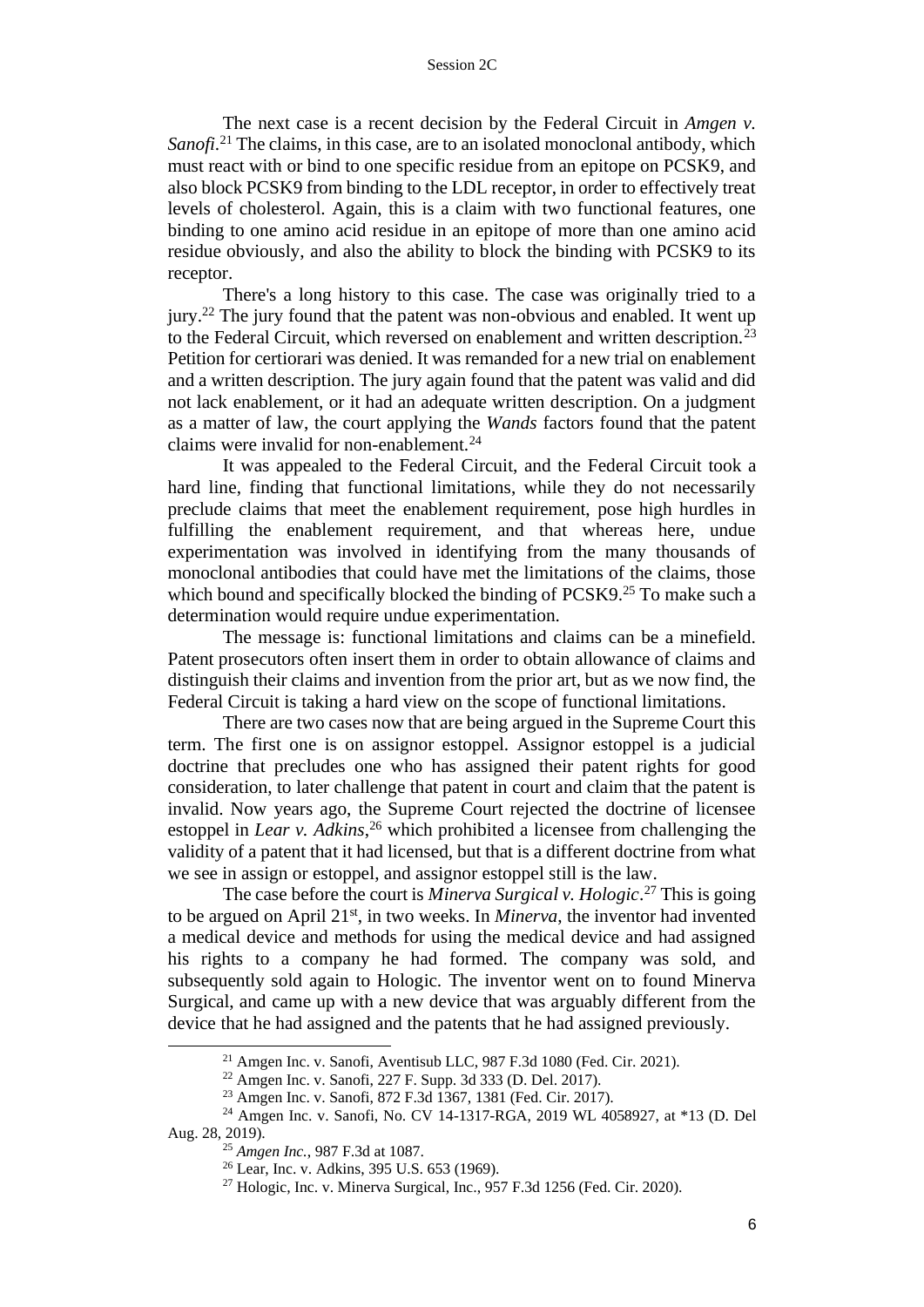#### Session 2C

Hologic in continuation applications of the original patents, sought and obtained broader claims and asserted them against Minerva. Minerva filed two IPRs,<sup>28</sup> one of which was granted on the methods patent, and the other which was not instituted on the apparatus patent, and the case went on in District Court. In District Court, the court found that assignor estoppel was a viable doctrine, and that Minerva could not assert that the patents were valid, and found that the patents were infringed.<sup>29</sup> The jury on a trial of willful infringement and damages, awarded damages to Hologic.

Subsequently, the  $PTAB^{30}$  invalidated the method patent, and even though the decision, the jury award of damages did not apportion between the two patents, so the jury award of damages was upheld. However, an injunction did not issue because the PTAB had invalidated the patent, and therefore, it was invalid ab initio, from the beginning.

That was appealed to the Federal Circuit. The Federal Circuit found that the assignor estoppel did not apply in the IPR PTAB decision, since any one statute provides that a person can bring an IPR except the patent holder itself, but that assignor estoppel did apply to the district court proceeding. Judge Stoll who wrote the opinion stated that it was time to reexamine whether this doctrine should apply going forward. Critically, in an instance whereas here whatever the inventor assigned was not exactly what was asserted against them.

Another interesting point is that in oral argument, the Supreme Court has asked the Solicitor General also to present the argument. The US' position is that the assignor estoppel doctrine should not be jettisoned, but its contour should be clarified so that in an instance such as this where the patent has been expanded beyond that which the inventor assigned, the investor should be allowed to challenge it on those grounds.

Finally, probably the most important case before the Supreme Court, this term has to do with the constitutionality of the appointments clause  $31$  in the appointment of the administrative patent judges in the PTAB. This case arises from a number of cases with a complicated history of *Smith & Nephew v. Arthrex*, <sup>32</sup> Arthrex being the patent holder. The patents were challenged in IPR proceedings and invalidated. The question was raised at the Federal Circuit appeal level whether the appointment of the administrative patent judges under the America Invents Act violated the appointments clause of the constitution and therefore, whether the decision should be vacated.

What it turns on is whether the administrative patent judges are principal officers or inferior officers under the appointments clause. This is the appointments clause of the constitution. I'm not going to go into it because we're running out of time, and I've already probably broken my pledge to Marty.

MARTIN ADELMAN: Not yet.

DIMITRIOS DRIVAS: Oh, okay. Well, I'm close.

MARTIN ADELMAN**:** I'm going to give you your two minutes.

<sup>28</sup> Inter partes review.

 $29$  Hologic, Inc. v. Minerva Surgical, Inc. 325 F. Supp. 3d 507 (D. Del. 2018).

<sup>&</sup>lt;sup>30</sup> Patent Trial and Appeal Board.

<sup>31</sup> U.S. CONST. art. II, § 2, cl.2.

<sup>32</sup> Arthrex, Inc. v. Smith & Nephew, Inc., 941 F.3d 1320 (Fed. Cir. 2019), *cert. granted sub nom*.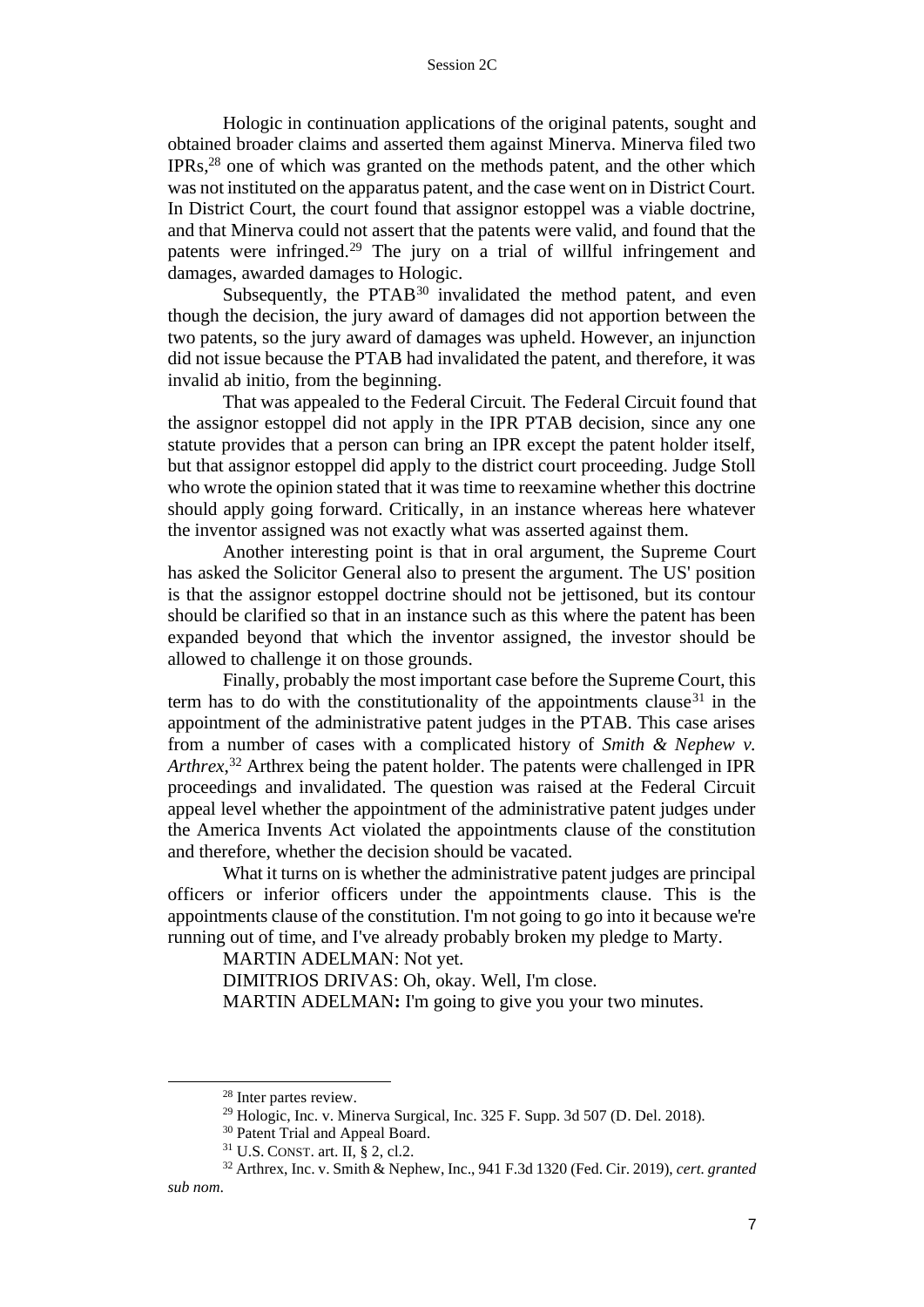DIMITRIOS DRIVAS: Let's skip the appointments clause and go right to it. The Federal Circuit relied on Supreme Court precedent in the *Edmond<sup>33</sup>* case, which was the case that dealt with a military tribunal of the Coast Guard, and the judges on that tribunal and whether they were appointed principal officers or inferior officers. There were three factors: whether an appointed official with a principal officer has the power to review the officer's decision; the level of supervision; and the appointed officer's official power to remove the officer.

The Federal Circuit found that the first and second factors weighed in favor of finding that the  $APJs^{34}$  were principal officers, that there was some supervision over the APJs by the Director of Patents and the Secretary of Commerce. That weighed against it, but overall, that given the fact that they decide the validity of patents and that their decision cannot be overturned or reheard by the director himself or a principal officer, that they were, in fact, principal officers.

These are some of the factors listed on this slide that the Federal Circuit found convincing as to designating them as principal officers. The remedy was to sever from the statute the tenure positions of the termination provision under Title 5<sup>35</sup> of the APJs as federal employees and to make them terminable at will by the director or the Secretary of Commerce.

Under Title 5, they may only be removed for cause to promote the efficiency of the service. The Federal Circuit opined that that would be the most restrictive revision of the statute in order to preserve its constitutionality and remanded the case to be tried by a new panel, for rehearing by a new panel appointed of APJs appointed under the new revised statute as severed by the Federal Circuit.

There were some very strong dissents that this was not the correct remedy, that the Federal Circuit went too far. There were other dissents if you see the next slides, that the APJs are actually inferior officers because there was sufficient policymaking authority and review of their decisions by a board appointed by the director and by the Federal Circuit, so that they were, in fact, operating as inferior officers.

There were over 30 amicus briefs filed in support of both parties on either side. In addition to Smith & Nephew, Arthrex, and the US Solicitor General, there were at least 10 different proposed remedies to the statute and what the court should do. If we go to the last slide here, I leave it to the panel to discuss the possible outcomes and their consequences. I'll stop there, Marty.

MARTIN ADELMAN: Thank you, Dimitrios. I think you were one minute over, but given that this is an unusual situation, we'll waive it this year. Also, that *Arthrex* case is really complicated because you have to keep in mind that the real function of the PTAB is to eliminate the jury trial, and the jury trial is required because in 1791, Americans didn't want to pay their British creditors. This is American history, and this is the way to get rid of the jury in a key case. Hatch-Waxman<sup>36</sup> also gets rid of juries because, in my view, it's nonsense to have a jury trial in patent cases. Nobody in the world does it. If anybody even suggested it, I think they would be treated to a trip to the insane asylum.

<sup>33</sup> Edmond v. United States, 520 U.S. 651 (1997).

<sup>&</sup>lt;sup>34</sup> Administrative patent judges.

<sup>35</sup> 5 C.F.R. § 300.707.

<sup>36</sup> 21 U.S.C. § 355.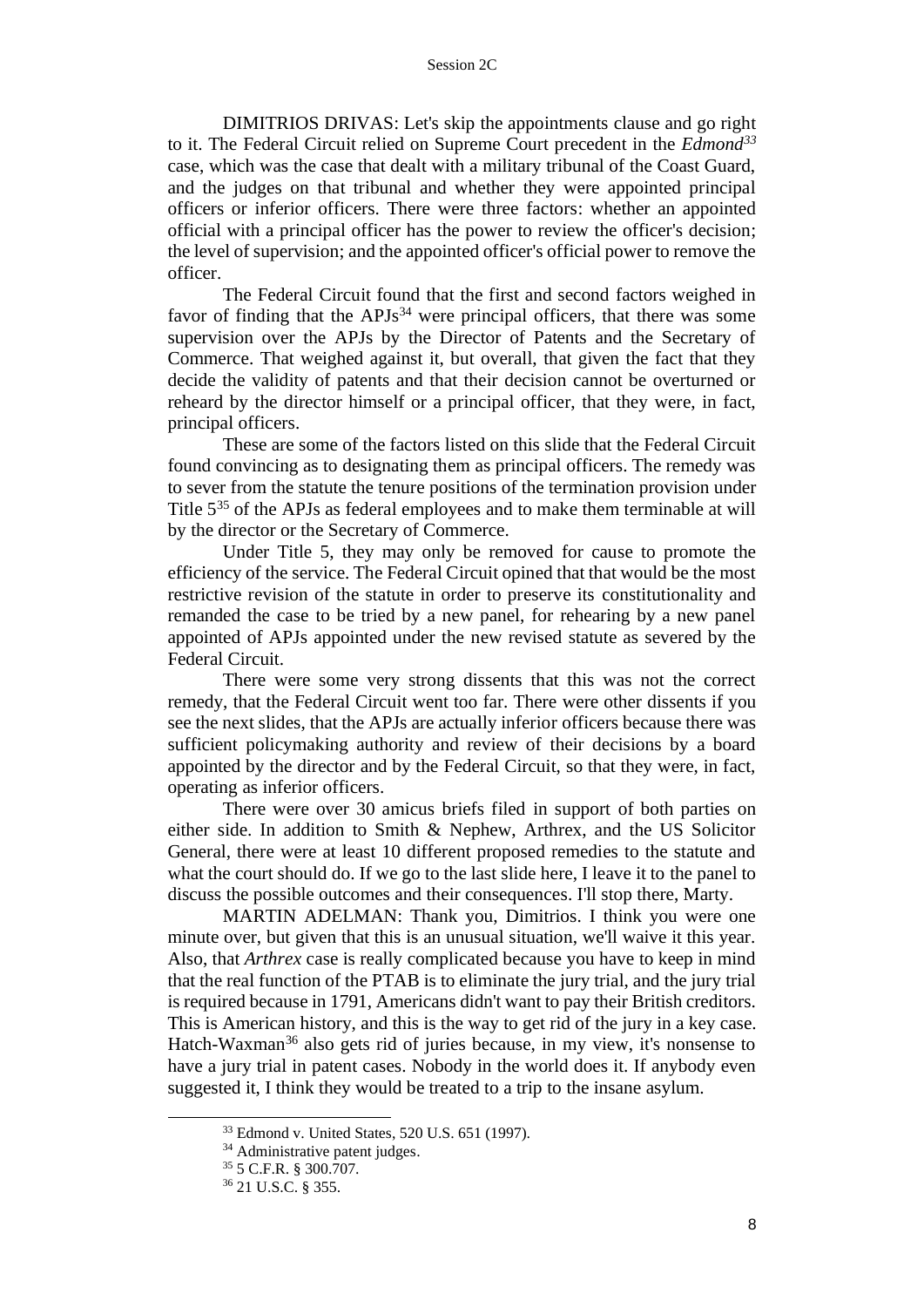#### Session 2C

Anyhow, it's something the Supreme Court has to deal with. It's up there. That's what they get paid the big bucks for so we can discuss that. Hopefully, next year, this will be decided one way or another. I wonder if we could turn for a moment to the key money case here, which I find fascinating, is *Idenix*. Maybe \$2 billion in the modern world is nothing anymore, but it still sounds like a lot of money to me, and it got overturned. Maybe, Ari, do you know what actually happened in Europe with respect to the corresponding patents?

ARI LAAKKONEN: I don't know about the corresponding patent, but I can talk about the corresponding doctrine, if that's of any use.

MARTIN ADELMAN: That's of use, but there actually were corresponding– The corresponding patent to Idenix was litigated in England, in Germany, in the European Patent Office, and ultimately, it went down. I've got all the cases here, but nobody gave it a broad interpretation that would actually cover the products made by Gilead, Sofosbuvir, something like that. Extremely important drug, multi-billion dollar drug for hepatitis C. The key was the argument that the fluorine had to be in a particular position. The question is, well, you had the methyl group in a different position, was that good enough to justify a generic invention? Nobody read it that broadly, but an American jury did and that was overturned. [crosstalk]

ARI LAAKKONEN: The underpinning doctrine here is that if you have overbroad claiming, you end up essentially losing a part of your patent. I do think it's interesting the way that you can diverge an outcome. One way of looking at it here is that, because, in the UK, you can amend a pattern down during litigation. If you have an overbroad claim, the answer to it can be you amend down to what's actually protectable. What is the core of what you really invented? If at that stage, you end up amending down to something where you don't actually have support for what you're trying to amend down to, then you know that the patent was insufficient to begin with.

MARTIN ADELMAN: That wasn't the problem. The problem is very simple. What they had was a lot of work and the potential for writing a generic claim, which would cover the specific invention made by Gilead, which was the big money. They didn't have a drug that was covered by their patent, so amending down wouldn't really help them. What they wanted, understandably, is a very broad claim saying that they were entitled to a generic claim. It was the same argument they made in the United States and got a jury to give them \$2 billion.

NICHOLAS GROOMBRIDGE: Marty, can I chime in on this? First of all, let me say I'm all in favor of having Americans pay their British creditors, on your jumping-off point.

MARTIN ADELMAN: Eliminate the [unintelligible] and we won't have this problem.

NICHOLAS GROOMBRIDGE: Exactly. To me, in *Idenix*, there are some unusual factual considerations, if I remember the disclosure rightly.

STEVEN LIEBERMAN: Marty, this is Steve. Can I pivot to a slightly different area?

MARTIN ADELMAN: Yes, we might as well move in because I think Nick had some interesting comments.

STEVEN LIEBERMAN: I just wanted to mention a couple of very practical patent developments that have taken place in the last year or so. I think these are trends that most people who litigate have seen. One is the tremendous

9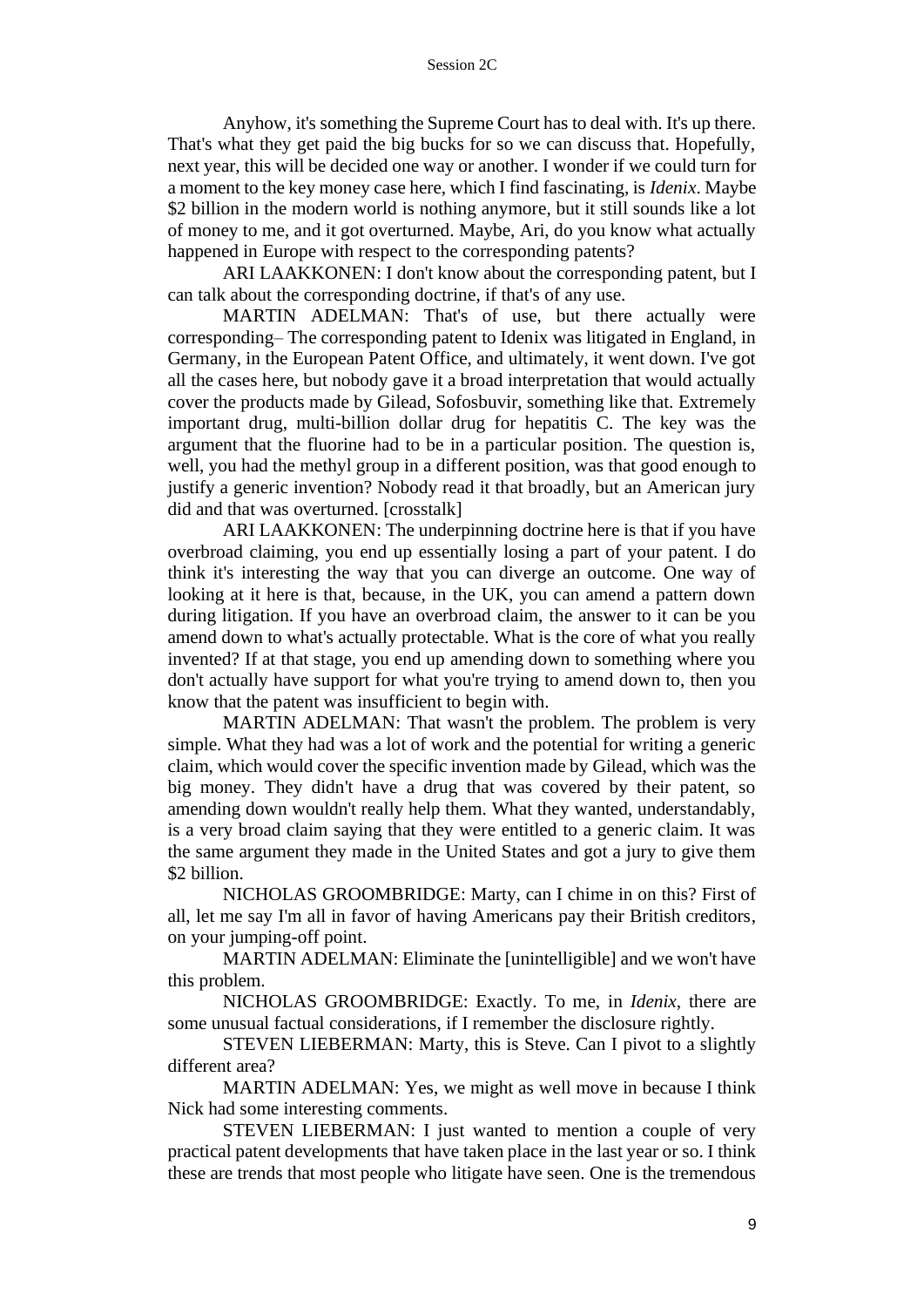influence that litigation funders have had in patent litigation in a way that they've never had before. You have tons of money and smart money behind patent litigation.

They're investing in multi-patent lawsuits, often lawsuits that come from individuals who have bought patent portfolios from operating entities that have gone out of business, like Maxell buying the Hitachi portfolio, et cetera. In fact, if you like big money cases, one of the biggest patent judgments this last year was *VLSI vs. Intel*. <sup>37</sup> VLSI was not only funded by a litigation funder, but VLSI was also created by a litigation funder, Fortress Investments.

That's had a huge impact. It's had a huge impact, because these guys are very, very careful in their due diligence process. They've been picking out strong patents and it's driving a lot of big money cases. Number two, discretionary denials by the PTAB using  $\text{Fintiv}^{38}$  factors and for other reasons, that's also having an enormous impact. There have been so many discretionary denials, that it's driving all sorts of litigation decisions, for example, patent plaintiffs are now thinking about filing lawsuits and choosing to file lawsuits, in rocket docket jurisdictions because they know that as a practical matter, applying the Fintiv factors, that it's highly likely that PTAB will never institute an IPR if you get a case scheduled for trial within 12 months of filing the complaint.

It's driving litigation to faster jurisdictions. It's increasing the trend of cases going to places like Western District of Texas, the Eastern District of Texas. The last point I wanted to make was one practical aspect of 101 jurisprudence. I think one of the things we've started to see in the last year is that defendants are starting to figure out the right procedural stage to raise 101 issues.

It's not always  $12(b)(6)$ ,<sup>39</sup> sometimes it's a motion for judgment on the pleadings. Sometimes it's summary judgment. I think we're going to see more and more these issues going to the jury with special questions for the jury, so that the patent can be reversed on appeal if the jury handles the special questions in a particular way. Those were some practical developments I've seen that have considerable significance this last year.

MARTIN ADELMAN: That's fascinating. Anybody want to comment? ADAM MOSSOFF: I'll just comment very briefly. Marty, is it okay if

 $I-$ 

MARTIN ADELMAN: Yes, go ahead.

ADAM MOSSOFF: On the *Fintiv* discretionary denial issue. Yes, this has impacted the PTAB decision-making process at the institution stage in the past year, but one can argue that the PTAB decision-making process before *Fintiv* was fundamentally broken, because it did not reflect the original intent of the America Invents Act<sup>40</sup> in creating the PTAB. I was on the Hill during the legislative debates over the PTAB and the AIA, and it was repeatedly stated at that time that the PTAB was not supposed to create a two-track litigation system.

<sup>37</sup> VLSI Tech., LLC v. Intel Corp., No. 6:19-CV-000254-ADA, 2019 WL 4254065 (W.D. Tex. Aug. 6, 2019).

<sup>38</sup> Apple, Inc. v. Fintiv, Inc., IPR2020-00019, Paper 15 (P.T.A.B. May 13, 2020). <sup>39</sup> FED. R. CIV.P. 12(b)(6).

<sup>40</sup> America Invents Act, Pub. L. No. 112-29, 125 Stat. 284 (2012).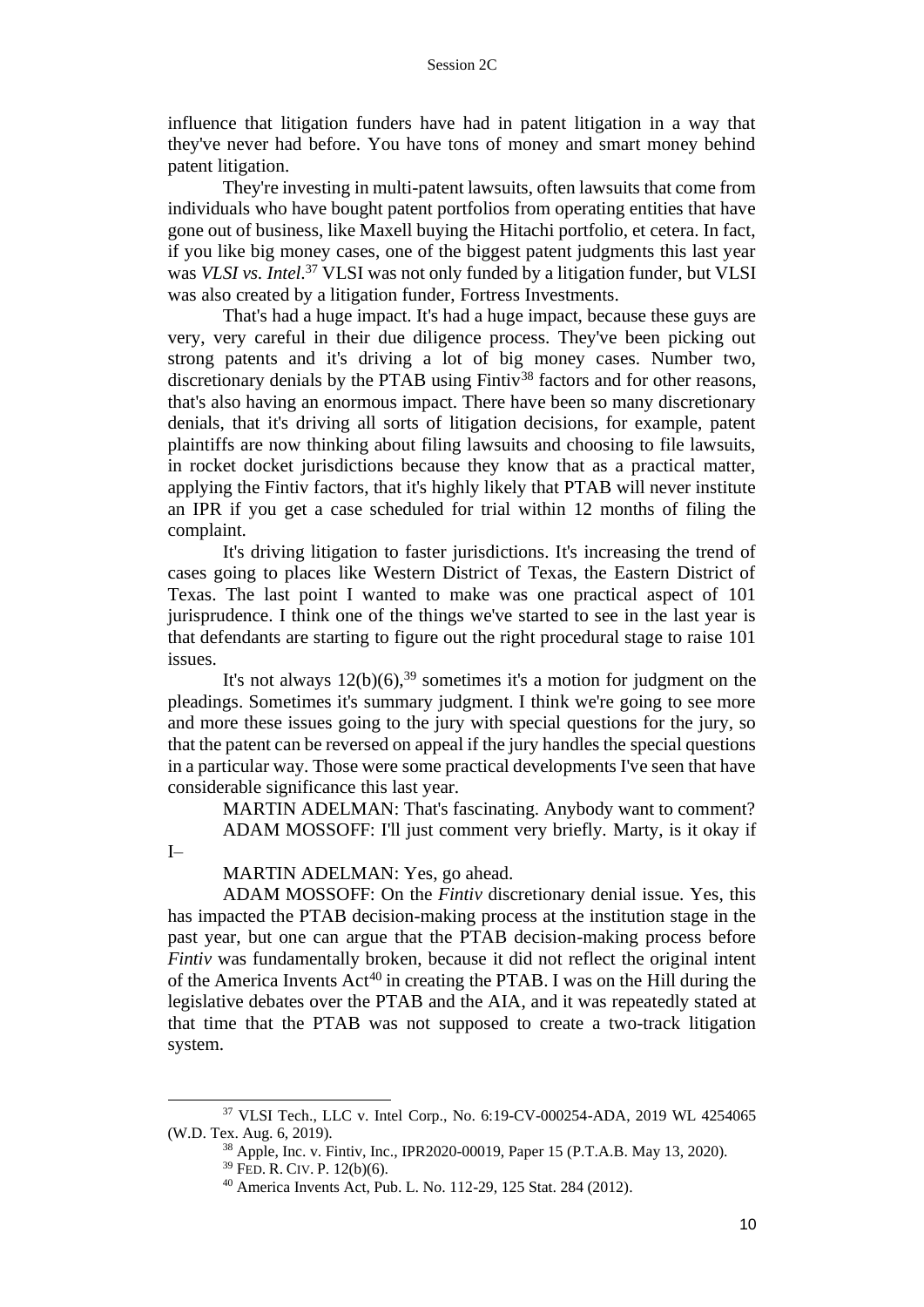The PTAB was not to be a secondary litigation process that would run concurrently along with an Article  $III<sup>41</sup>$  court case. It was supposed to be only an efficient, easy, and quick way to resolve the legitimacy and validity of patents at the early stages of litigation, just as they do in Germany, where first you have the validity issue decided before you have the infringement issue decided.

As the rules at the PTAB were put into effect, however, because the AIA imposed no substantive or procedural restrictions on it from the get-go other than essentially that it must decide its cases within a year, it very quickly turned into a two-track litigation system. Empirical studies have shown that 60% to 70% of PTAB petitioners are defendants in Article III cases.

MARTIN ADELMAN: Let me stop you there Adam, you're saying that the intent was to file the IPR before there's litigation.

ADAM MOSSOFF: That was the original argument. People would receive the demand letter, such as mom-and-pop stores and small businesses, and the PTAB would provide an easy and inexpensive way for them to have the patent invalidated–

MARTIN ADELMAN: The real function of the PTAB is to get rid of the jury trial because we shouldn't have jury trials.

ADAM MOSSOFF: That was resolved by *Oil States* which said that the Seventh Amendment doesn't apply to the PTAB.<sup>42</sup> But the concerns about the PTAB go way beyond jury trials, such as serial petitioning with sometimes 30 to 40 IPR petitions filed against the same patent. We can't drop that context in talking about the situation of the *Fintiv* discretionary denials, and what impact that those denials are having because it always must be compared to the empirical baseline of what came before.

MARTIN ADELMAN: Got it, did you have a comment because Nick now is back?

NICHOLAS GROOMBRIDGE: Let me see if I can do any better this time, Marty, but on Adam's point. I think maybe I'm seeing this in the chat that I think there was certainly a viewpoint that what would happen was the district courts would stay cases when there was an IPR, and perhaps more broadly, whether one likes it or not, isn't this an example of competition between tribunals in which the timeline of the PTAB is now motivating certain district courts to go more quickly? I've always thought we saw a similar thing in Europe in which competition between national court systems motivated the English court system to do patent cases much more quickly in the 1990s than they had before that. Is this a good thing where we see different tribunals, responding to what others do in order to try to be more efficient?

LAURA SHERIDAN: Marty, could I jump in on this issue?

MARTIN ADELMAN: Yes.

LAURA SHERIDAN: The purpose and the debate, as I remember it, around IPR and post-grant more broadly, was favoring PTAB proceedings. Favoring the agency correcting its own errors because it's cost-effective, and because it's efficient and it's time-bound. It's the place where these decisions should be made. The function of IPR has really been to improve quality by creating this incentive upfront.

<sup>41</sup> U.S. CONST. art. III.

<sup>42</sup> Oil States Energy Servs., LLC v. Greene's Energy Grp., LLC, 138 S. Ct. 1365, 1369 (2018).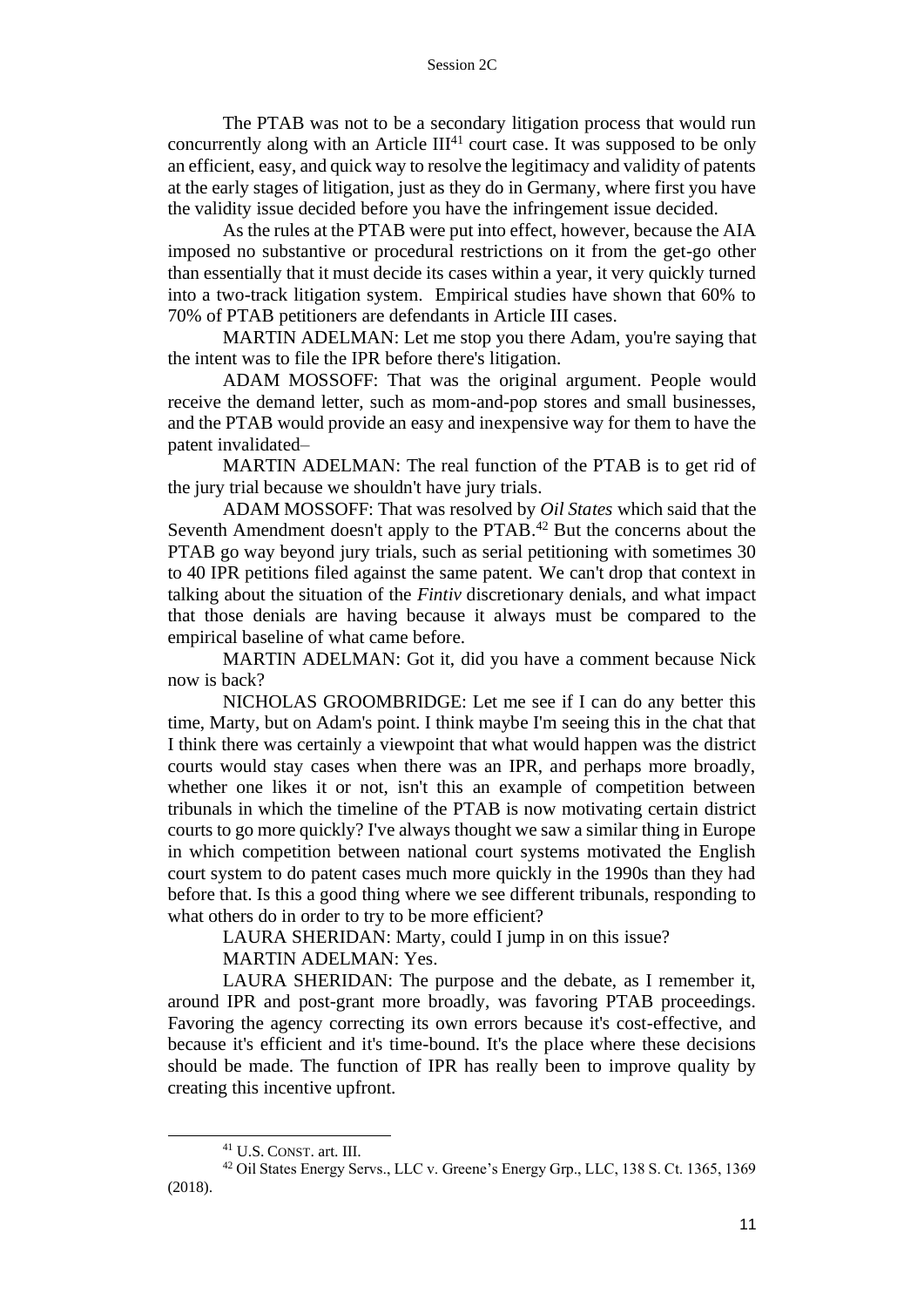I think what you're seeing a lot now is people understand if you want your patent to be strong, you will do a prior art search and you will craft claims that are IPR proof because now you're understanding there is this error correction mechanism at the backend, and you'd like your patent to withstand that. With IPR, I think the debate understood that this was almost always going to be in the context of litigation, which is why they did come up with the oneyear window, but it was also understood that it would have this tremendous effect on incentivizing the right behavior in the first place, which ex parte reexam certainly wasn't doing, and IPR was designed to replace that.

MARTIN ADELMAN: Got that. Nick, you want to comment?

NICHOLAS GROOMBRIDGE: I'll try, Marty. I was just saying in response to what Adam said that, isn't this an example of competition between different tribunals? What is happening is the court system is actually trying to go faster because of the timeline of PTAB proceedings. Maybe that's a good thing.

STEVEN LIEBERMAN: Except that it's not all the courts, it's a very small number of courts are going faster, because for whatever reason, they want to have the patent cases in that jurisdiction. One of the things that almost always comes along with that speed, at least in several of those jurisdictions, is that they have jettisoned many of the rules of federal civil procedure. Rule 56<sup>43</sup> does not exist as a practical matter in the Eastern District of Texas because that would interfere with getting a case to trial in 12 to 14 months. I'm not sure that's a good thing.

MARTIN ADELMAN: So, you're essentially arguing, Steve, that the speed which we think would be a good thing is a competitive technique to grab cases, and what they're really saying is, "We'll give you, not necessarily a fair trial, but one biased towards the person who's filing the case."

ADAM MOSSOFF: I appreciate and applaud Steve's appeal that there should be due process and that we should follow civil rules of procedure and other laws. Therefore, I fully expect Steve to come out against serial petitions, panel stacking, the denial of the right to amend patents in the IPR process, and all the other PTAB practices that the Supreme Court has identified as "shenanigans."

MARTIN ADELMAN: Adam is with you on all that. [crosstalk]

ADAM MOSSOFF: Join me to support the STRONGER Patent Act. [laughter]

MARTIN ADELMAN: I'm against all shenanigans. [laughter]

LAURA SHERIDAN: Marty, can I just point out, to Steve's point though, I think the trials aren't even happening. The trial dates, largely, they're just set, and then the PTAB can make decisions based on those dates, but those dates are not chiseled in stone. They're barely written in pencil. Those dates will move, and more likely than not, validity will never be decided. This idea that the PTAB is punting the validity question to district court – district court is not deciding validity. That patent continues to be asserted and enforced and the validity assessment isn't even done because these trial dates are simply not being met.

<sup>43</sup> FED. R. CIV.P. 56.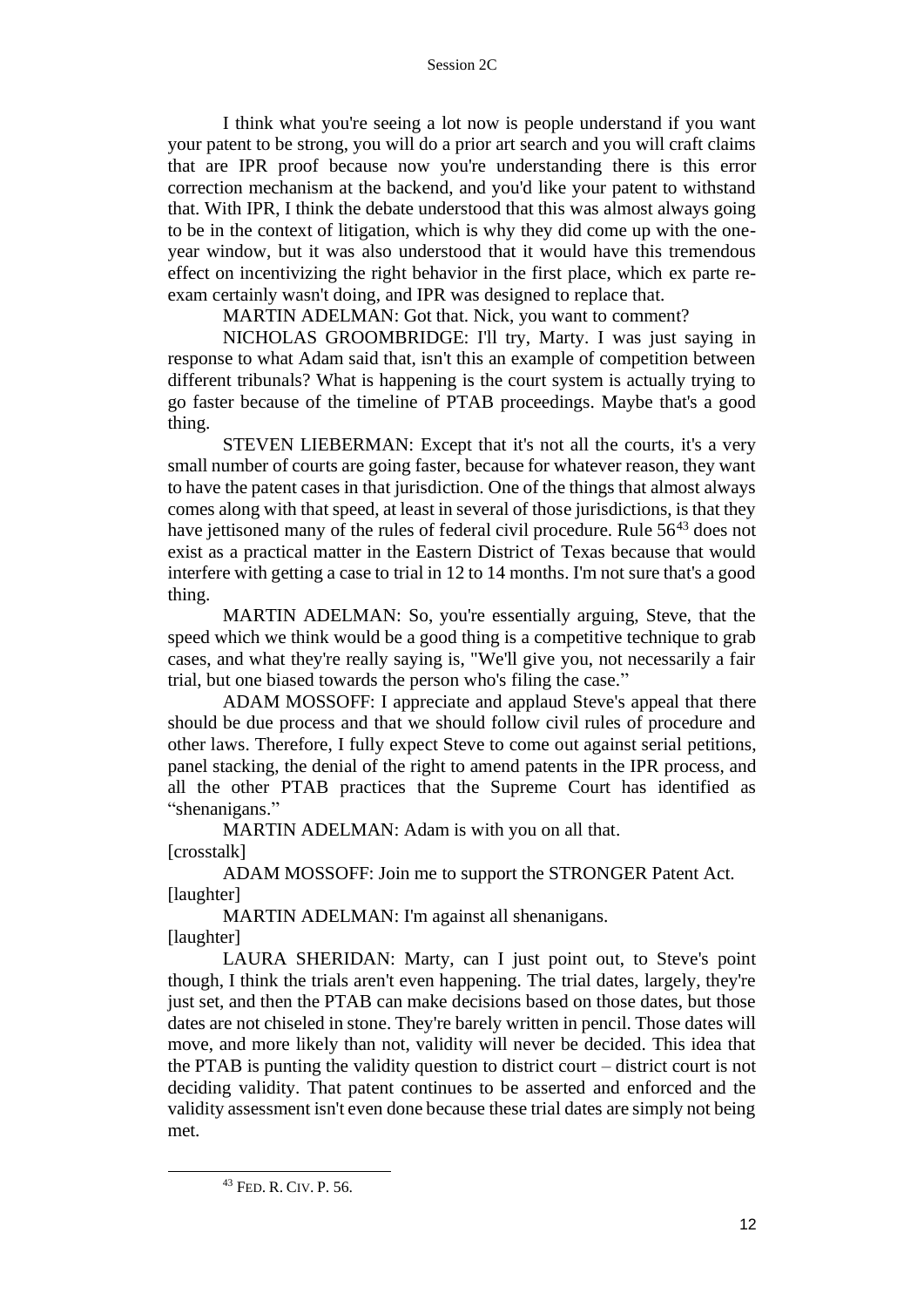MARTIN ADELMAN: You would argue that the discretionary denials are really a bad thing?

LAURA SHERIDAN: Yes. What it's ended up doing is driving litigants to use ex parte re-exam<sup>44</sup> again, which I thought the whole point of IPR was to replace that.

MARTIN ADELMAN: It's fascinating. Adam has a strong patent focus which I understand. I have the focus that anything that gets rid of a jury trial makes it a more sensible system. Since we can't amend the Constitution, even Adam can't do that, that this is the next best thing, and we should craft proper rules to make it as effective a tribunal as possible. I do want to at least get back.

If we set aside for the moment these litigation funders, because the argument is they're only going to fund strong cases. I don't see any point in funding a cheap case, unless you're a holdup artist, and you're just going to file cases, then say, "Look, it's a million dollars for you to defend, and I'll settle for 50,000." If you're talking about big cases like the ones against Intel, I took a look at those patents. I'll make you a bet, Steve, they'll never hold up on appeal. They'll never get \$2 billion from Intel.

STEVEN LIEBERMAN: In general, the big litigation funders, by and large, are doing pretty serious due diligence. In my experience, their due diligence is weighted more towards the damages model than it is to issues of [unintelligible] infringement.

MARTIN ADELMAN: Yes, they said we've done everything.

STEVEN LIEBERMAN: Well, because that's where they have their expertise. They have financial analysis expertise. They look at the damages model, and when you're evaluating a patent case and you're doing it before it's even been filed, how well can you estimate the likelihood of success of a plaintiff unless it's dead on 101 grounds? What's the difference between 40% and 60%? It's really hard to do in advance like that. They're looking at the damage models, but they are looking seriously, I think.

MARTIN ADELMAN: That's logical, you'd look at how much you could collect. They got over \$2 billion. I didn't study the patents in great detail, but I'm just willing to bet we'll get nowhere near that amount. The Idenix patent was actually a better patent. Anyhow, Nick, you had a comment on the *Idenix* litigation that got cut off and you got frozen. I thought that was something bad.

NICHOLAS GROOMBRIDGE: Let me try again. I found one of the things about *Idenix*, about the decision, which is troublesome. It seems to suggest that for purposes of enablement it's relevant, how long it would take to create all of the compounds within the scope of the genus. It seems like if you're claiming a large genus, then as Dimitrios pointed out, that the rationale there was even if testing one compound is routine, you have to test thousands or tens of thousands or hundreds of thousands, then that's undue experimentation and it seems like it convert– There's a risk that the courts go in the direction of making enablement purely a quantitative exercise.

MARTIN ADELMAN: Well, do you think that there was a broad invention there? I don't care what the jury said.

NICHOLAS GROOMBRIDGE: I think I'm not the best person to answer that.

<sup>44</sup> 35 U.S.C. § 302.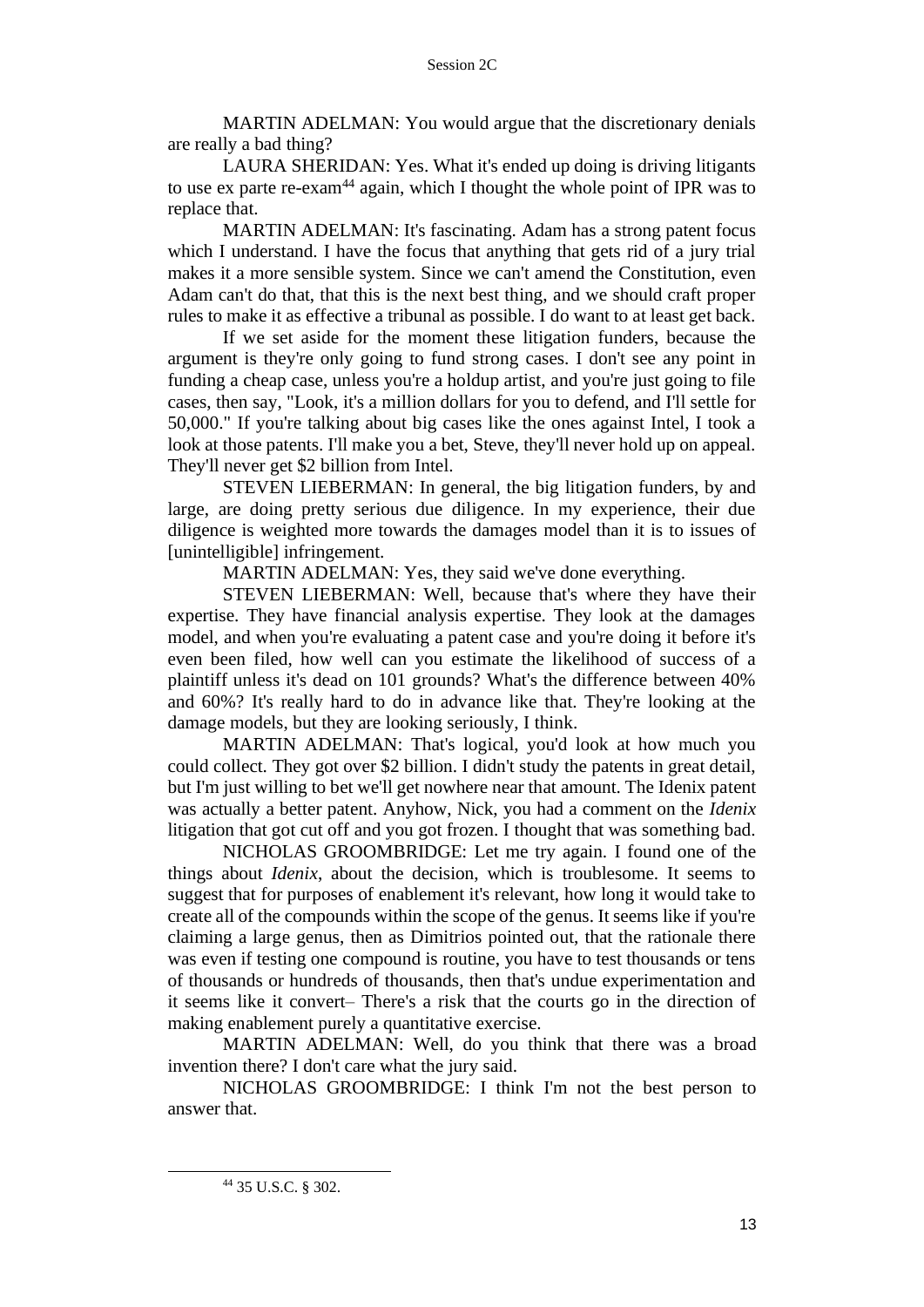MARTIN ADELMAN: Well, there, the methyl without the critical thing, which was the fluorine the bottom at the two position.

NICHOLAS GROOMBRIDGE: My recollection, Marty, and I could be wrong on this, is that in the spec, they disclosed all of the halogens except for fluorine.

MARTIN ADELMAN: Yes.

NICHOLAS GROOMBRIDGE: They then were trying to get claims to a molecule using fluorine.

MARTIN ADELMAN: Well, because generically, they were talking about methyl then the opposition [unintelligible] the opposition. Generically, it covers fluorine.

NICHOLAS GROOMBRIDGE: Oh, correct. I think there was certainly an invention there, but whether there was a sufficient basis to cover what Gilead was doing, I'm not sure.

DIMITRIOS DRIVAS: I agree with Nicholas. I think the caution is if you're going to claim broadly, be careful about putting a functional limitation in that claim, especially in the chemical sense. Judge Newman's dissent, she would have found that the claims are enabled, but not infringed.

MARTIN ADELMAN: Well, so far, I can't find any place in the world that found liability. It was litigated all over the world.

ARI LAAKKONEN: Well, that's reassuring because there's some consistency there, but I think that one of the themes that comes out of this case for me is that in the US, it's an enablement issue. When you look at an overbroad claim for that in the UK and Europe, generally, it's an insufficiency point, but from a prosecution perspective, it just shows that maybe ambitious claiming may not be so rewarding after all, because if you get nothing from your plane then why bother with the patent in the first place?

In the UK, those patterns didn't work. I think the general objection is that there may be an example of armchair claiming or armchair patenting, where people, instead of disclosing what the invention is, they say, "Well, what is it that they would like to achieve?"

You do experimentation in order to find out whether you've actually got there, you do a certain amount of experimentation to actually make the invention. Then once you've made it, you look at the claim to figure out does it fall within the claim itself? The problem there is that the invention itself hasn't been disclosed and it hasn't been taught, which is part of the fundamental patent bargain, because the idea of the patent, of course, as everyone knows, is that you give that invention to the public domain. In exchange, you get your timelimited monopoly.

STEVEN LIEBERMAN: Having represented pharmaceutical companies for many years, as a practical matter, they try to file patent applications as early in the drug development process as possible. Very often, they don't know exactly what the drug is going to be. Once they figure it out, sometimes it's too late to go back and it takes care of the problem. I don't think – [crosstalk]

MARTIN ADELMAN: It's a generic invention in the first place. You read this patent specification, and they knew they were close. They were trying to modify a particular nucleoside and they wanted to find one that would work and maybe having a methyl in the up position gave them some advantage, but that's all they came up with. The thing that really worked, which they didn't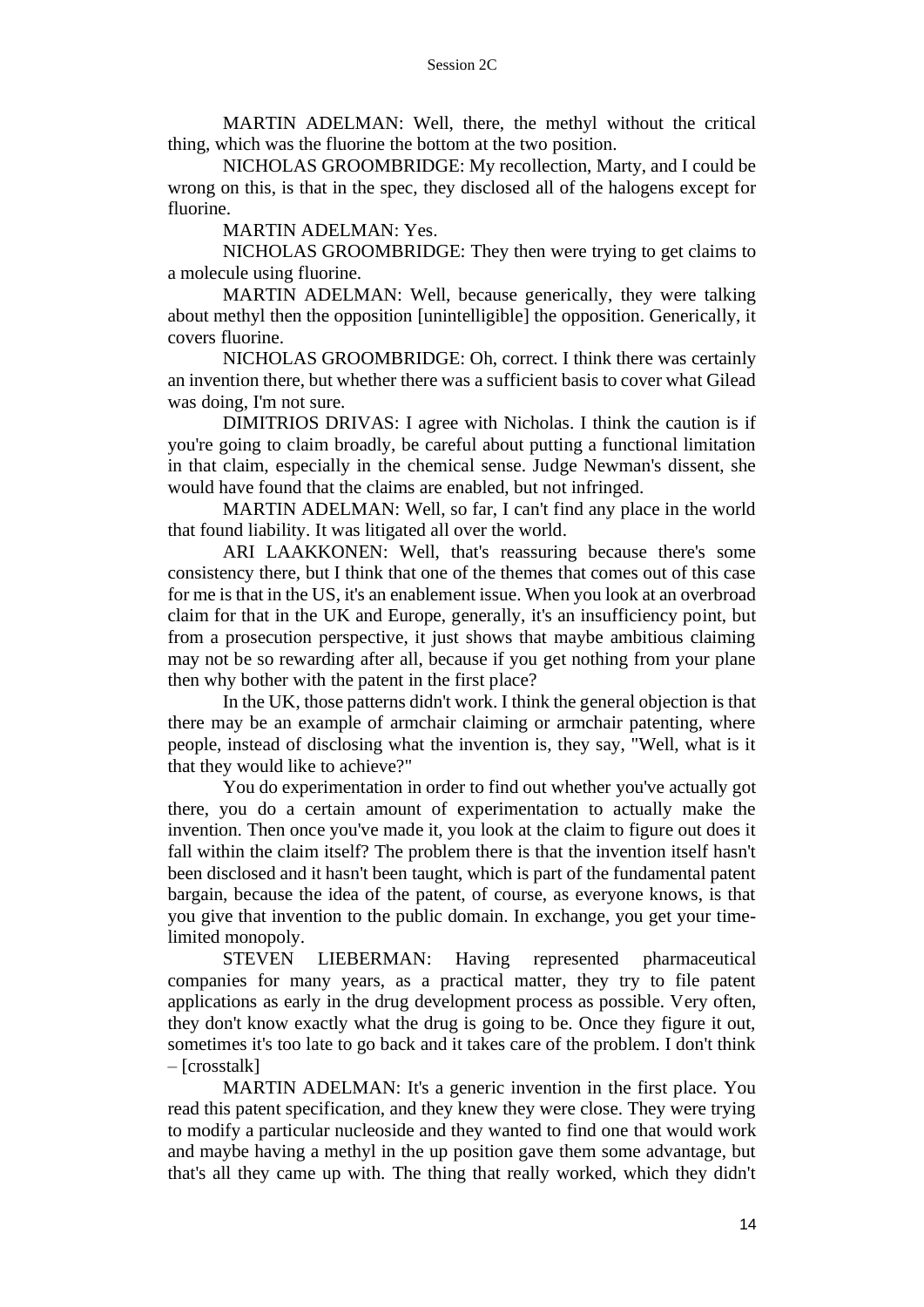have, was to also have a fluorine in the down position, which was very difficult to do, and they didn't do it. Why should they get anything for it?

STEVEN LIEBERMAN: Marty, I think you've got to look at it in the context of both economics and the morality issues that Joshua was talking about in the last panel.

MARTIN ADELMAN: Oh, no.

STEVEN LIEBERMAN: Let me just [unintelligible] for a second. Look, I mostly represent generic companies, but I also represent brands from time to time. They're spending hundreds of millions of dollars on research. Often, they think they have something, but the process takes a year, two years, three years – [crosstalk].

MARTIN ADELMAN: They generate hundreds of millions.

STEVEN LIEBERMAN: [unintelligible] going ahead turns out to be toxic. By the time you realize what the real drug target is, it's too late. You try to get protection early because, frankly, you don't have patent protection. There were very few, and Nick, I think, will confirm this, there are very few companies out there that will bring a drug to market if they don't have patent protection.

MARTIN ADELMAN: Gilead brought it to market, made \$60 billion. They had patent protection on what the invention really was.

STEVEN LIEBERMAN: I'm just trying to explain how this happens.

MARTIN ADELMAN: I know.

NICHOLAS GROOMBRIDGE: I think we could easily get drawn into a discussion with Josh who isn't even here.

MARTIN ADELMAN: But he is in spirit. He is in spirit because every time I think of his arguments, I oppose them.

NICHOLAS GROOMBRIDGE: Let me throw out a question. Is the Supreme Court going to abolish assignor estoppel?

MARTIN ADELMAN: Who cares? This is the most ridiculous case that they're taking. The guys don't have enough to do? I'm selling something, and then they say it's a piece of shit, but everybody should have freedom, *Lear v. Adkins,* to do this kind of stuff. I just can't believe they'd take a case like this.

DIMITRIOS DRIVAS: I think to your point, Nick, the fact that they asked the Solicitor General to present oral argument and the position that the US has taken, that the doctrine should be maintained, but its contours should be defined, may be signaling where they might go.

MARTIN ADELMAN: That's what they're spending their time doing when we have serious problems, like 101.

DIMITRIOS DRIVAS: I don't know if they could fix that one. Might be too late for them.

MARTIN ADELMAN: Oh, I could fix it in a minute. Overturn *Funk Brothers*. Overturn the idea that something that you discovered can be treated as prior art. *Funk Brothers* is the first case that brought that up. It's Douglas, he's always wrong. The Supreme Court just mindlessly follows it. That's what they do. They make up something and they call it a discovery, or they give it a name and they say, "You came up with it, but it's prior art."

DIMITRIOS DRIVAS: I agree. Marty. I don't think there should be any judicial exception to patentability.

MARTIN ADELMAN: Clearly neither does Congress. They never enacted one.

DIMITRIOS DRIVAS: Yes, but will they go there? I doubt it.